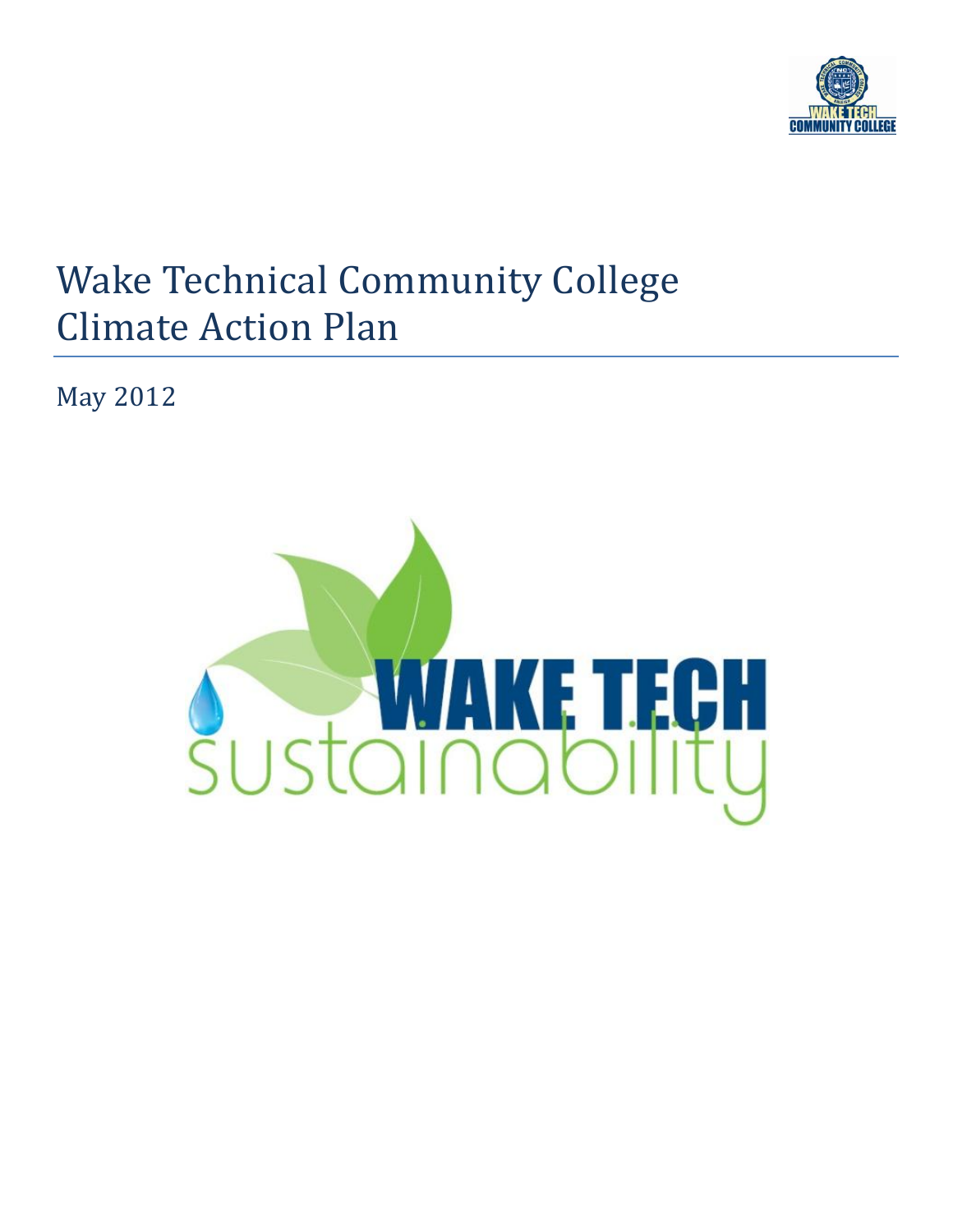



## **President's Climate Commitment Steering Committee**

**Dr. Stephen Scott**  President

**Mr. Bryan Ryan** Vice President, Curriculum Education Services

**Mr. Anthony Caison** Associate Vice President, Public Safety & Service Occupations

**Dr. John Boone** Dean of Institutional Effectiveness, Accreditation and Research

**Mr. Butch Grove** Dean, Office of Sustainability

**Sarah Blanchard** Sustainability Coordinator

**Mr. Wendell Goodwin** Facility Engineer Officer

**Mr. Robert Benton** Facilities Manager

**Mr. James Opdenbrouw** Project Manager

**Ms. Debra Wallace** Chief Business Officer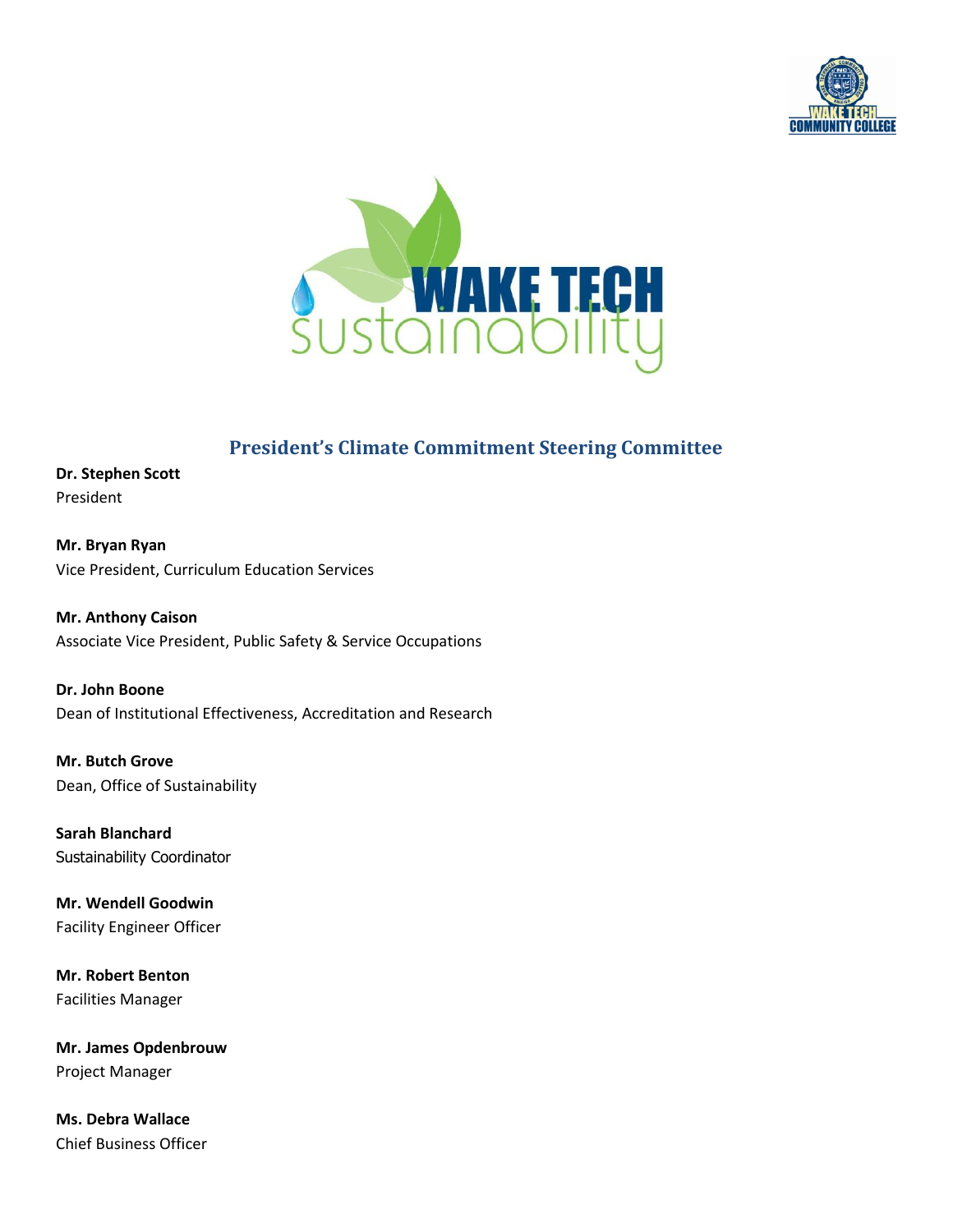

#### **Table of Contents**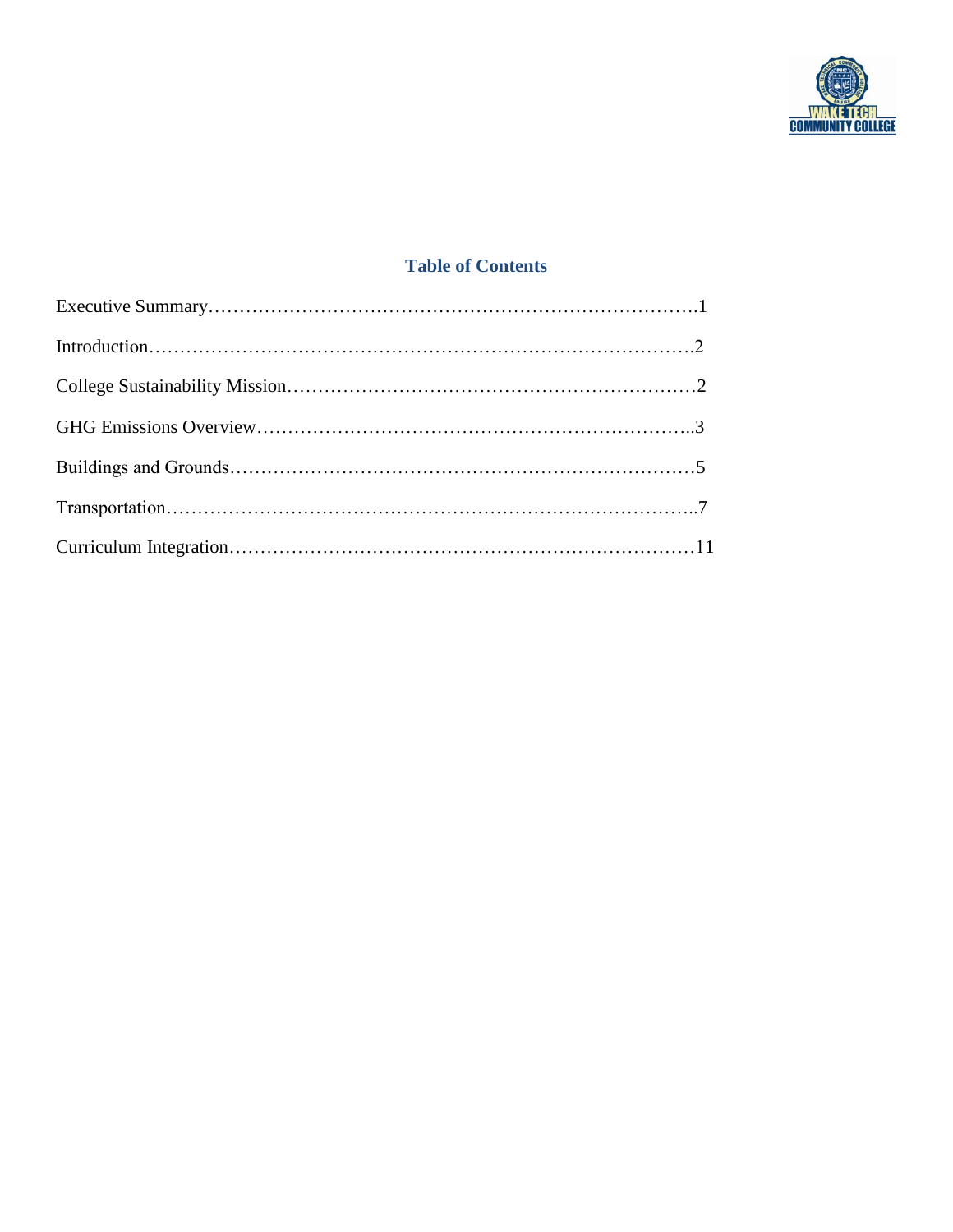



#### **Executive Summary**

Upon becoming a Signatory of the American College & University Presidents' Climate Commitment (ACUPCC), Wake Technical Community College (WTCC) formally recognized the threat of global climate change and accepted responsibility for addressing green house gas (GHG) emissions related to College operations. The Presidents' Climate Commitment obligates signatories to provide a Climate Action Plan to be uploaded into the ACUPCC online reporting system. The plan is available to the public through the ACUPCC website, and captures strategies that the college will commit to implement to achieve a reduction in GHG emissions.

The President's Climate Commitment Steering Committee identified working groups comprised of staff and faculty to develop the climate action plan. The building and grounds working group was responsible for addressing emissions attributed to building and grounds operation and maintenance. A second working group, for Curriculum integration was tasked with generating methods to integrate sustainability across the college curriculum. The transportation group worked to envision ways to reduce emissions as a result of travel.

The buildings and grounds group developed commitments to reduce the energy consumption of campus buildings. Measures such as a solar photovoltaic array, upgrades to existing buildings and a commitment to LEED Silver Certification including a 30% reduction in energy usage for new buildings will be vital in meeting GHG emissions target levels.

Knowledge is a powerful tool and the integration of sustainability across the curriculum will empower students to make behavioral changes in their lives to become healthier and environmentally conscious individuals. The curriculum integration group developed strategies such as professional development instruction for faculty members, incorporating sustainability into student service, honors, and community service projects, and developing a Sustainability Advisory Board to further develop sustainability curriculum.

Scope three emissions resulting from commuting to and from campus by staff, faculty, and students is the largest portion of the GHG emissions for the college. It is also perhaps the most challenging issue to address for the working groups. The transportation working group took the problems associated with travel related emissions to task and proposed several initiatives including promoting rideshare and carpool programs, increasing online course offerings, and investigating reduced fare alternative transportation options.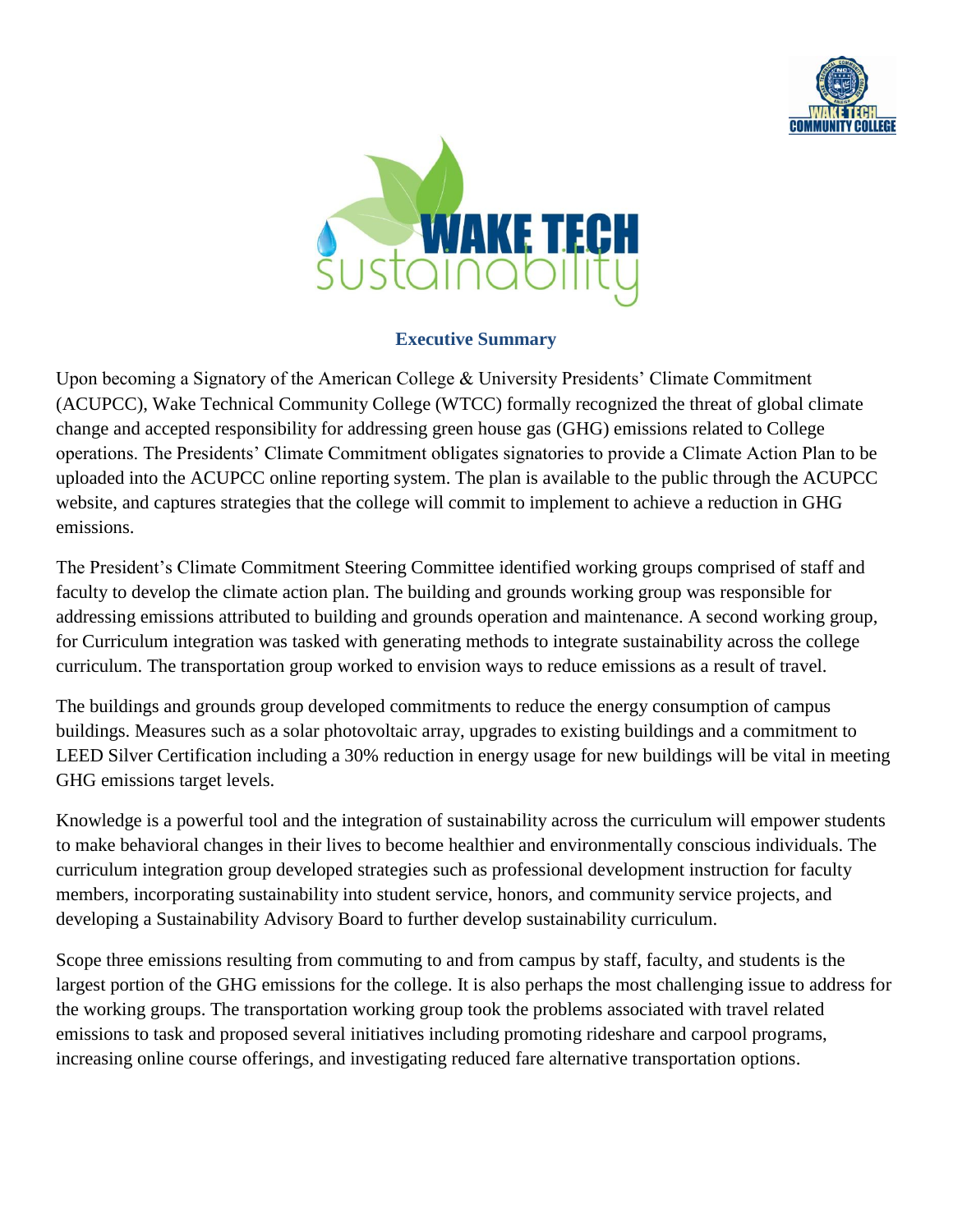



#### **Introduction**

Amidst a long list of global crises, perhaps none is more challenging or imminent than global climate change. Climate change and its effects will not be isolated to the realm of environmentalism. Because climate change poses such complex issues that touch so many entities, we often look to institutions of higher education to educate the forward thinking leaders who must solve the array of problems associated with climate change.

Wake Technical Community College has answered the call to combat climate change by addressing Greenhouse Gas Emissions on campus and ensuring that each student is introduced to sustainable practices. Through this Climate Action Plan, strategies will be outline that will guide the college to a sustainable future that includes reducing GHG emissions to 2005 levels, and eventually to carbon neutrality.

The college has developed the following sustainability mission.

### Wake Tech Community College Sustainability Mission Statement

We understand that a healthy, sustainable society requires citizens who understand the consequences and balances between economic success, social equity and environmental conservation. Wake Technical Community College is therefore committed to promoting a culture of sustainability across the campus and throughout our community.

We will accomplish this by:

- Preparing students as engaged and responsible citizens by integrating sustainability topics, issues and applications into scholarship, career development and student life
- Promoting innovation, stewardship and leadership to transform sustainability principles and policies into effective practices
- Creating partnerships within the larger community that support sustainability principles, goals and practices
	- Understanding and employing best practices in campus operations and services
		- Acting as a clearinghouse for public education, outreach and resources

*November 10, 2011 -- DRAFT*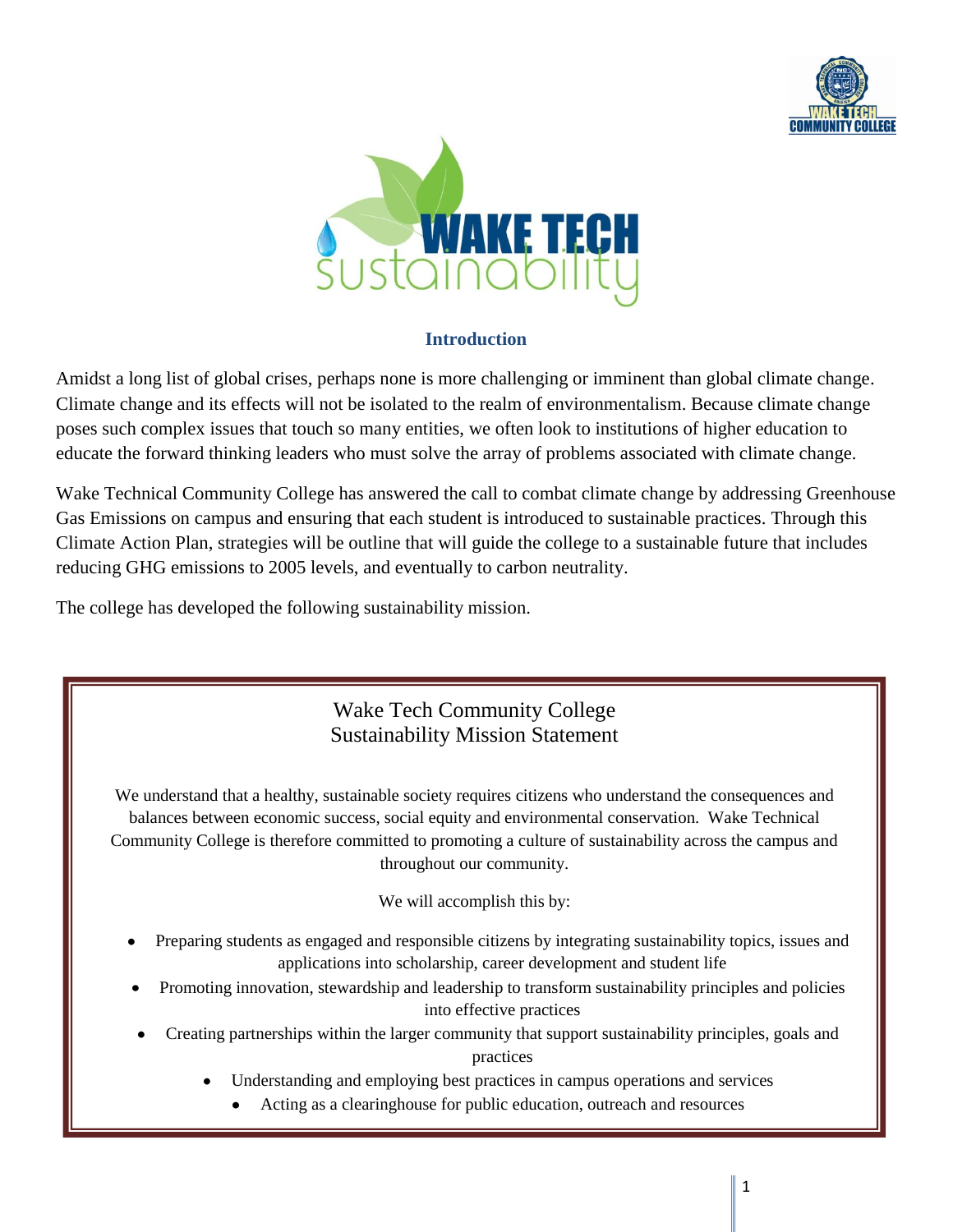



#### **Greenhouse Gas Emissions Overview**

In 2010 a Greenhouse Gas Inventory was produced by Moseley Architects recording the emissions generated by Wake Technical Community College for the years of 2005-2009. The data from the inventory serves as the benchmark for this Climate Action Plan. Clean Air Cool Planet's Campus Carbon Calculator was used to capture and quantify the emissions data to indicate how many metric tons (MT) of carbon dioxide equivalent  $(eCO<sub>2</sub>)$  was emitted into the atmosphere as a result of the operation of the college.

The chart below summarizes the four year trend for GHG Emissions.

| Year         | <b>Scope one Emissions</b><br>(MT <sub>e</sub> CO <sub>2</sub> ) | <b>Scope Two Emissions</b><br>(MT <sub>ECO<sub>2</sub>)</sub> | <b>Scope Three Emissions</b><br>(MT <sub>e</sub> CO <sub>2</sub> ) | <b>Total GHG Emissions</b><br>(MT <sub>e</sub> CO <sub>2</sub> ) |
|--------------|------------------------------------------------------------------|---------------------------------------------------------------|--------------------------------------------------------------------|------------------------------------------------------------------|
|              |                                                                  |                                                               |                                                                    |                                                                  |
| 2005-2006    | 803                                                              | 9,592                                                         | 25,695                                                             | 36,090                                                           |
| 2006-2007    | 804                                                              | 9,592                                                         | 24,582                                                             | 34,978                                                           |
| 2007-2008    | 999                                                              | 9,363                                                         | 26,367                                                             | 36,730                                                           |
| 2008-2009    | 1,412                                                            | 9,804                                                         | 30,450                                                             | 41,667                                                           |
| <b>Total</b> | 4,018                                                            | 38,351                                                        | 107,094                                                            | 149,465                                                          |

#### **Annual Greenhouse Gas Emissions for Wake Tech Community College**

*Source:* Wake Tech Greenhouse Gas Inventory Narrative

#### **Greenhouse Gas Inventory Scope**

The scope of the inventory was based on guidelines from the ACUPCC. The boundary of the inventory included the Main Campus, the Health Sciences Campus, Northern Wake Campus, Public Safety Education Campus, Eastern Wake Education Center, and the Adult Education Center. WTCC also holds classes at facilities not under the College's operational control and were not included in the inventory.

Scope One emissions include those occurring from sources that are owned or controlled by the college. Emissions included in scope one include on-campus stationary combustion of fossil fuels, mobile combustion of fossil fuels by college owned vehicles, and fugitive emissions that may occur as a result of leakage from refrigeration units.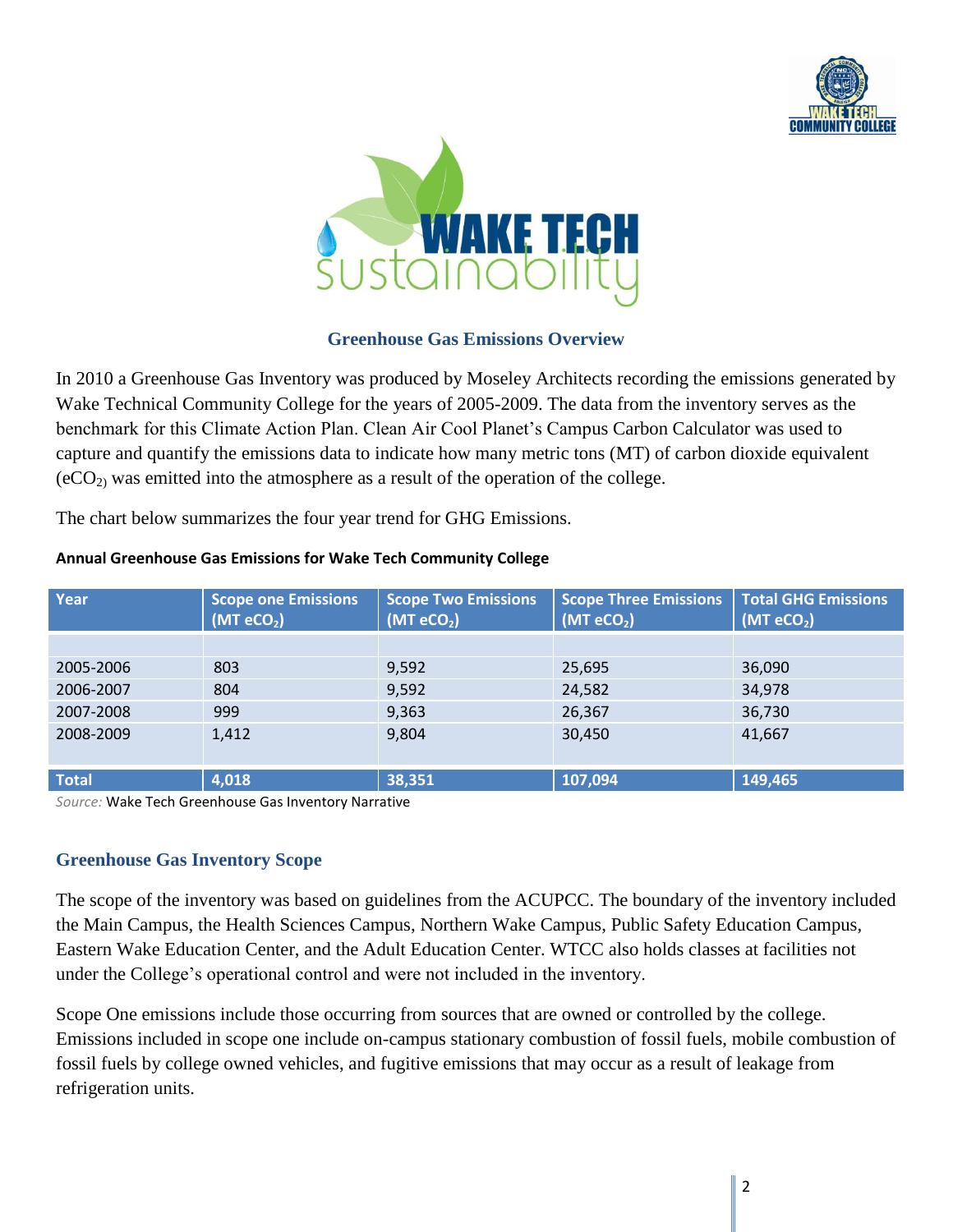

Scope Two emissions are indirect emissions generated in the production of electricity consumed by the college.

Scope Three emissions are all other indirect emissions that are a consequence of the activities of the college, but occur from sources not owned by the college. Scope three emissions include waste disposal, student, staff, and faculty commuting, college business travel and student travel related to college sponsored trips.

#### **Greenhouse Gas Inventory Results**





**Wake Technical Community College Total Emissions per 1,000 Square Feet** metric tons of  $CO<sub>2</sub>$  equivalent



*Source:* Wake Tech Greenhouse Gas Inventory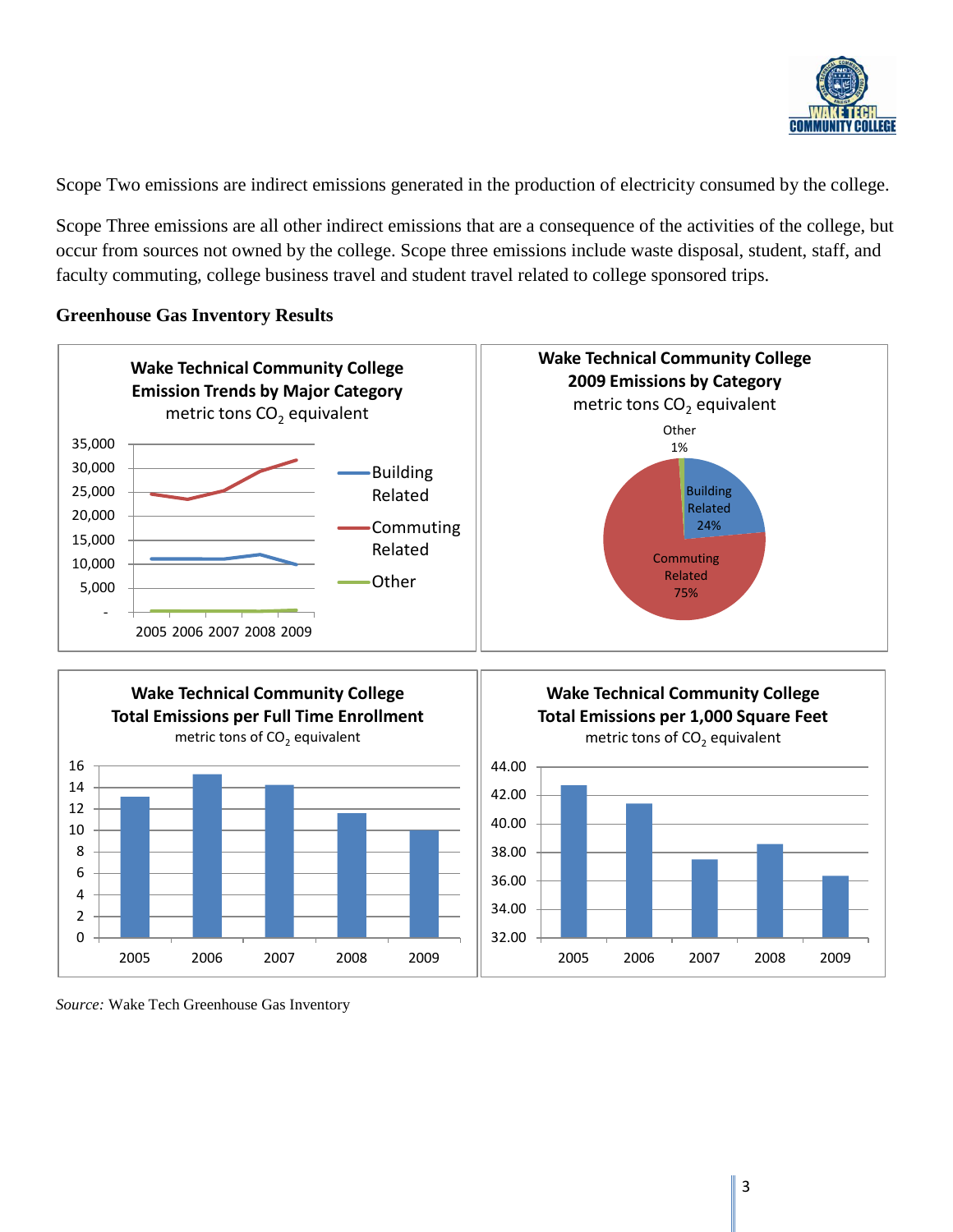



#### **Carbon Reduction Strategies for Energy Use in Buildings and Operations**

As identified in the Greenhouse Gas Inventory prepared by Moseley Architects and approved by Wake Tech in September 2010, carbon emissions created by Scope One and Two energy usage activities represented 25% of 2009 greenhouse gas emissions.

Mitigating these emissions will require a series of full-scale mechanical and electrical renovation projects, typically performed every 20 years, which represents the typical life expectancy of building energy systems.

In addition, the College is planning to install 213 kw of photovoltaic panels on the roofs of Buildings A and D at its Northern Wake Campus in 2012. It is expected that this system will offset greenhouse gases by 1.65% over the base year 2008-09. Wake Tech's Climate Action Plan Buildings and Grounds Working Group is recommending the following goals and actions to reduce campus-related energy use.

#### **Goals**

- Reduce energy use on campus by performing full-scale mechanical and electrical renovations to building energy systems. Energy consumption will be reduced by 20% for each system renovated. By scheduling renovations over a 20-year period, Wake Tech will reduce per-person, energy-related, directcarbon emissions on Wake Tech-owned campuses by an average of 1% each year for years 2012-2032, for a total reduction of 20%.
- Promote energy efficiencies and system upgrades on campuses leased by Wake Tech.
- Increase the use of renewable energy sources such as photovoltaic panels, to offset the greenhouse gases generated by the College.
- All new construction will be built to LEED Silver minimum standards with an expected energy use of 30% less than the current campus energy use rates.

#### **Timetable to Implement Strategies**

System renovations: 2012-2032 Photovoltaic installation on North Campus: 2012

#### **Progress tracking**

1. Using data from calendar year 2010 as a baseline, progress will be measured by tracking a reduction in total kBtu/sf/year and kBtuh/FTE/year.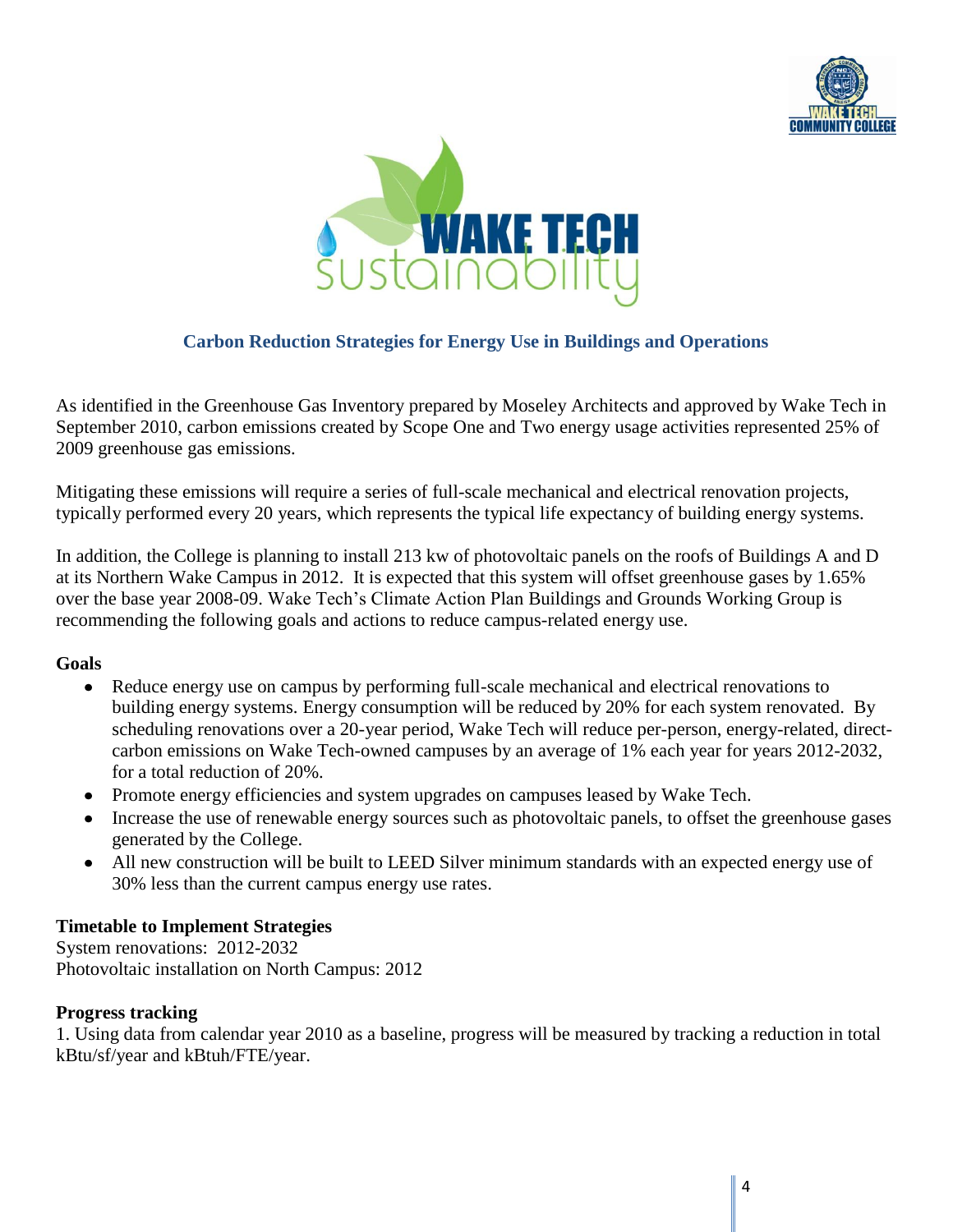

This information will be collected once each year as part of Wake Tech's Annual Energy Use report to the State Energy Office.

# **Specific strategies**

| <b>Strategy</b>                              | Outcome                           | <b>Measurement</b>            |
|----------------------------------------------|-----------------------------------|-------------------------------|
| Install 213 kw solar PV panels, North Campus | Reduce carbon emissions by        | Reduced purchased             |
|                                              | reducing purchased electricity    | electricity and carbon        |
|                                              |                                   | emissions by 1.65% over       |
|                                              |                                   | the base year 2008-09         |
| Renovate energy-using systems, as scheduled, | Reduce electricity use by average | Reduce per-person             |
| in buildings owned by Wake Tech              | of 1% per year, 20 years          | electricity use by a total of |
|                                              |                                   | 20% over 20-year period       |
| Promote energy efficiency and upgrades to    | Reduce electricity use, carbon    | Reduce per-person and         |
| systems in buildings leased by Wake Tech     | emissions, and costs to Wake      | per-square-foot electricity   |
|                                              | Tech                              | use by 5% over 20 years       |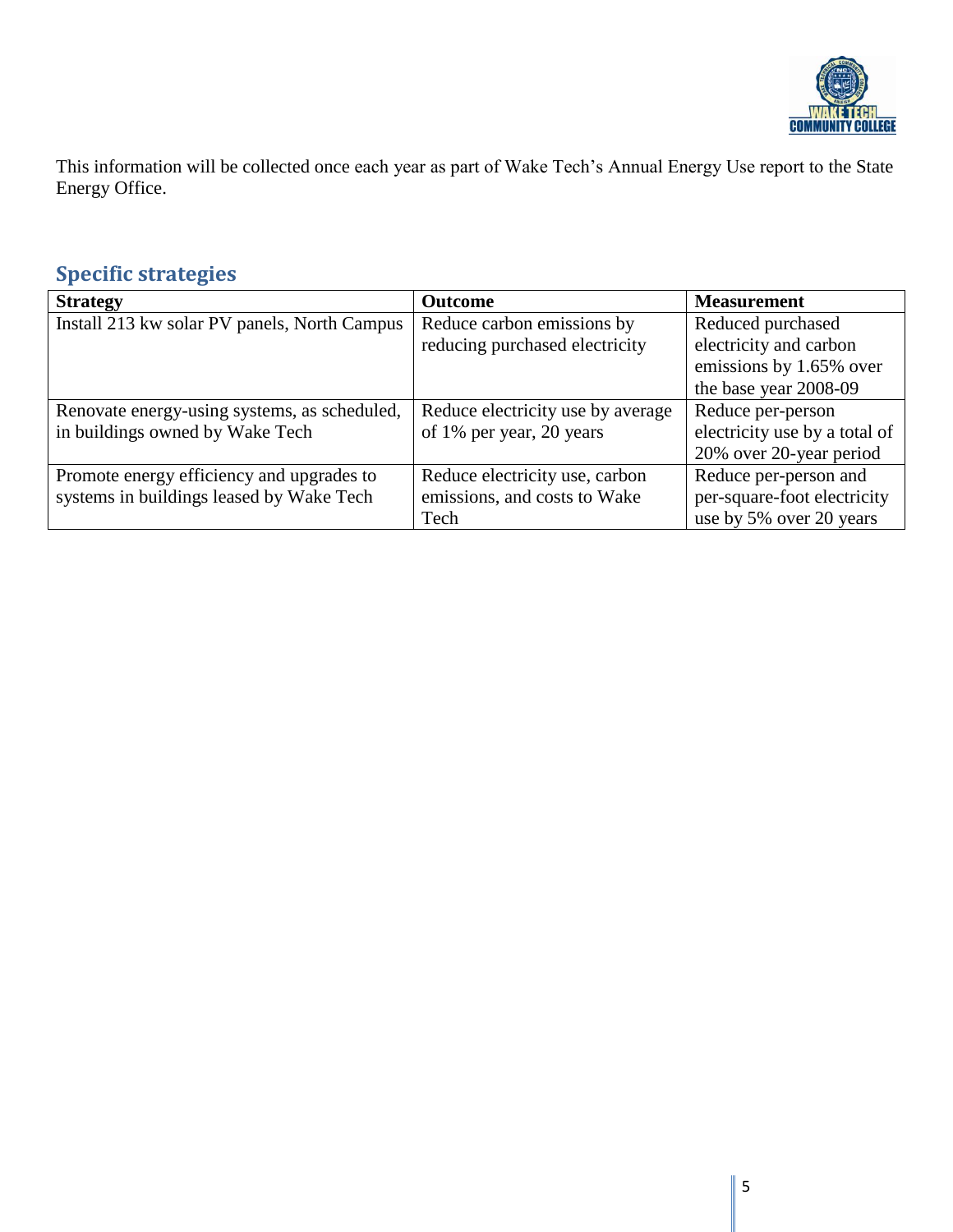



#### **Carbon Reduction Strategies for Transportation**

As identified in the Greenhouse Gas Inventory prepared by Moseley Architects and approved by Wake Tech in September, 2010, carbon emissions created by Scope Three transportation activities (specifically, commuting by students and employees) represented 75% of 2009 greenhouse gas emissions.

Mitigating these Scope 3 emissions will require a combination of policy changes, commuting alternatives, and education to foster shifts in behavior. Wake Tech's Climate Action Plan Transportation Integration Working Group is recommending the following goals and actions to reduce campus-related traffic by reducing the use of single-occupant commuter vehicles.

#### **Goals**

- Using a combination of transportation strategies, increased efficiencies and class/work schedules, Wake Tech will reduce per-person, transportation-derived, indirect carbon emissions on Wake Tech campuses by 5% each year for years 2012-2018.
- Using a combination of transportation strategies, increased efficiencies and class/work schedules, Wake Tech will reduce per-person, transportation-derived, indirect carbon emissions on Wake Tech campuses by 10% each year for years 2019 - 2030.

#### **Timetable to Implement Strategies**

Phase 1: 2012-2013 Phase 2: 2014 and ongoing

#### **Progress tracking**

1. Using data from January 1, 2012, as a baseline, progress will be measured by tracking a reduction in total vehicle miles traveled (VMT). Total VMT is defined as the total number of students plus employees (faculty + staff) on all Wake Tech campuses, multiplied by the average miles traveled to and from campus.

This information will be collected three times each year (May 15/Spring semester, August 15/Summer semester; and January 15/Fall semester usage).

Additional measurements will include increases in the number of students and faculty in online-only and hybrid (in-class plus online) courses; decreases in the number of parking spaces available as a function of square footage and turnover on all campuses; increased ridership on mass transit; decreases in directly financed travel for employees; increase the employees' use of alternative fuel cars by adding these cars to the fleet; and usage statistics for planned electric-vehicle charging stations.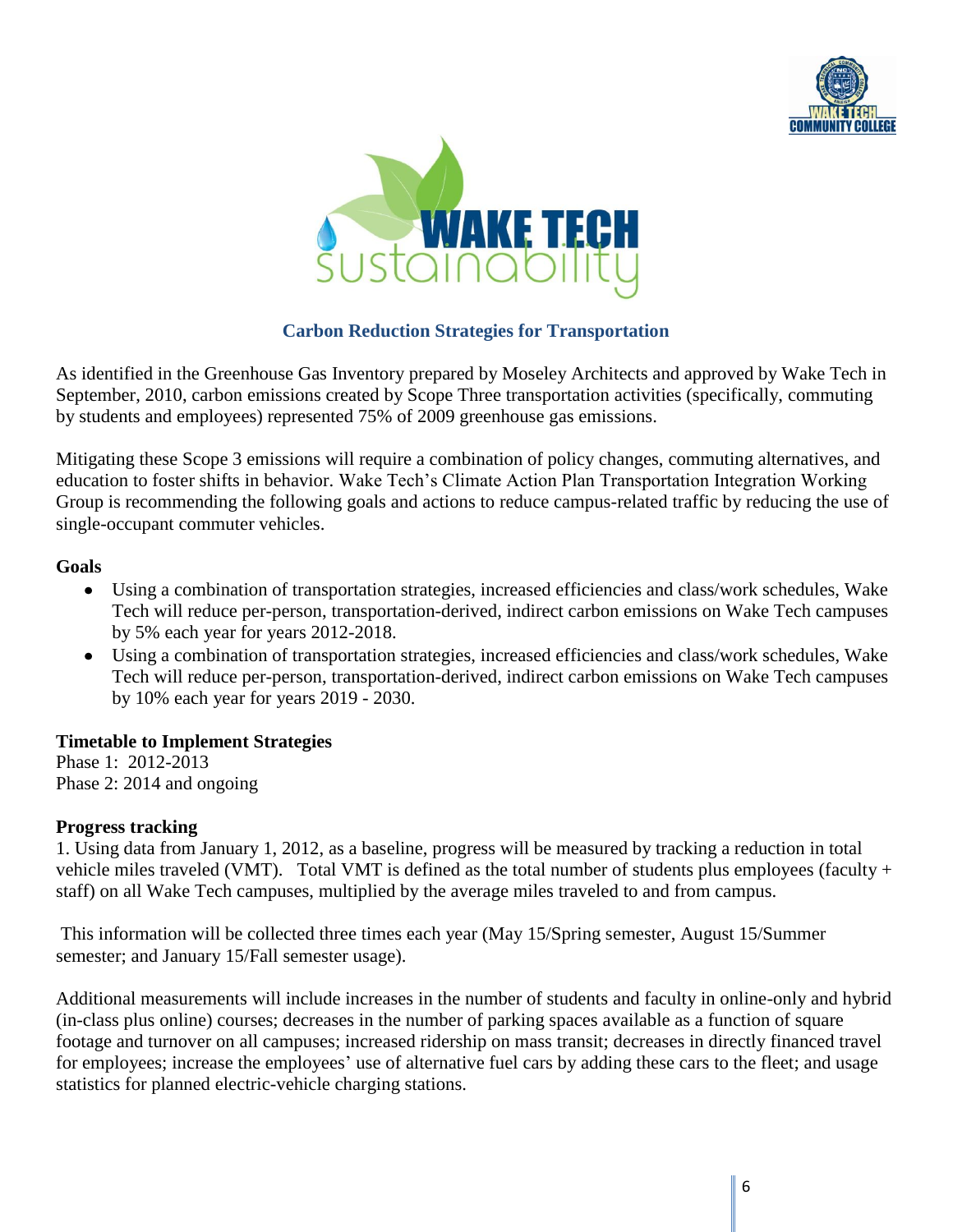

# **Specific strategies**

**Phase One (2012-2013)**

| Track bus ridership<br>Provide students and employees with more<br>Reduce VMT by using website to<br>information about transit options, ridesharing<br>encourage the choice of more-<br>figures; analyze survey<br>and close-to-campus housing.<br>efficient options for transit and<br>results<br>housing<br>Provide visible statement of<br>Measure hours/kWh that<br>Install electric-vehicle plug-in stations on the<br><b>North Campus</b><br>Wake Tech's commitment to<br>charging stations are in<br>energy efficiency<br>use<br>Provide preferential parking and infra-<br>Provide visible statement of<br>Overall reduction in VMT<br>Wake Tech's commitment to<br>structure to encourage use of low-emission<br>vehicles and ridesharing.<br>energy efficiency<br>Promote individual behaviors that reduce<br>Overall reduction in VMT<br>Promote awareness and behavior<br>vehicle use (walk/bike, eat lunch on-site)<br>change; reduce VMT by<br>encouraging the choice of more-<br>efficient options<br>Overall reduction in VMT<br>Using course curricula and steps<br>Encourage positive behavior changes through<br>outlined in the Curriculum<br>curriculum integration and education<br>Integration Plan, reduce VMT by<br>effecting positive change in<br>individuals' choices of<br>transportation alternatives<br>Overall reduction in VMT<br>Set aside additional preferential parking for<br>Encourage use of more efficient<br>motorcycles and motor scooters<br>vehicles that use smaller parking<br>spaces<br>Improve overall efficiency and<br>Track reduction in directly<br>Encourage staff and faculty to combine<br>financed travel miles and<br>activities, consolidate meetings and trips, and<br>reduce VMT<br>use conference-call technology<br>costs<br>Expand number of courses offered as online-<br>Track increases in number<br>Reduce number of student/faculty<br>only or hybrid (online plus classroom)<br>of students/faculty in<br>trips to campus<br>online courses<br>Overall reduction in VMT<br>Improve course scheduling to run related<br>Reduce number of student/faculty<br>courses back-to-back<br>trips to campus<br>Reduce the number of students<br>Improve completion rates and offer more<br>Track the increase of<br>completion points through stackable<br>students successfully<br>repeating courses<br>credentials<br>completing courses with<br>the highest failure rate<br>Number of reduced-fare<br>Provide reduced-fare public transit options for<br>Encourage use of public transit,<br>reduce VMT<br>students and employees<br>passes distributed; overall<br>reduction in VMT<br>Overall reduction in VMT<br>Establish clear policies and encourage<br>Reduce vehicle emissions by<br>appropriate telecommuting for staff<br>reducing trips to campus<br>Create opportunities for engagement<br>Integrate campus staff initiatives to reduce<br>Overall reduction in VMT; | <b>Strategy</b> | Outcome | <b>Measurement</b> |
|--------------------------------------------------------------------------------------------------------------------------------------------------------------------------------------------------------------------------------------------------------------------------------------------------------------------------------------------------------------------------------------------------------------------------------------------------------------------------------------------------------------------------------------------------------------------------------------------------------------------------------------------------------------------------------------------------------------------------------------------------------------------------------------------------------------------------------------------------------------------------------------------------------------------------------------------------------------------------------------------------------------------------------------------------------------------------------------------------------------------------------------------------------------------------------------------------------------------------------------------------------------------------------------------------------------------------------------------------------------------------------------------------------------------------------------------------------------------------------------------------------------------------------------------------------------------------------------------------------------------------------------------------------------------------------------------------------------------------------------------------------------------------------------------------------------------------------------------------------------------------------------------------------------------------------------------------------------------------------------------------------------------------------------------------------------------------------------------------------------------------------------------------------------------------------------------------------------------------------------------------------------------------------------------------------------------------------------------------------------------------------------------------------------------------------------------------------------------------------------------------------------------------------------------------------------------------------------------------------------------------------------------------------------------------------------------------------------------------------------------------------------------------------------------------------------------------------------------------------------------------------------------------------------------------------------------------|-----------------|---------|--------------------|
|                                                                                                                                                                                                                                                                                                                                                                                                                                                                                                                                                                                                                                                                                                                                                                                                                                                                                                                                                                                                                                                                                                                                                                                                                                                                                                                                                                                                                                                                                                                                                                                                                                                                                                                                                                                                                                                                                                                                                                                                                                                                                                                                                                                                                                                                                                                                                                                                                                                                                                                                                                                                                                                                                                                                                                                                                                                                                                                                                  |                 |         |                    |
|                                                                                                                                                                                                                                                                                                                                                                                                                                                                                                                                                                                                                                                                                                                                                                                                                                                                                                                                                                                                                                                                                                                                                                                                                                                                                                                                                                                                                                                                                                                                                                                                                                                                                                                                                                                                                                                                                                                                                                                                                                                                                                                                                                                                                                                                                                                                                                                                                                                                                                                                                                                                                                                                                                                                                                                                                                                                                                                                                  |                 |         |                    |
|                                                                                                                                                                                                                                                                                                                                                                                                                                                                                                                                                                                                                                                                                                                                                                                                                                                                                                                                                                                                                                                                                                                                                                                                                                                                                                                                                                                                                                                                                                                                                                                                                                                                                                                                                                                                                                                                                                                                                                                                                                                                                                                                                                                                                                                                                                                                                                                                                                                                                                                                                                                                                                                                                                                                                                                                                                                                                                                                                  |                 |         |                    |
|                                                                                                                                                                                                                                                                                                                                                                                                                                                                                                                                                                                                                                                                                                                                                                                                                                                                                                                                                                                                                                                                                                                                                                                                                                                                                                                                                                                                                                                                                                                                                                                                                                                                                                                                                                                                                                                                                                                                                                                                                                                                                                                                                                                                                                                                                                                                                                                                                                                                                                                                                                                                                                                                                                                                                                                                                                                                                                                                                  |                 |         |                    |
|                                                                                                                                                                                                                                                                                                                                                                                                                                                                                                                                                                                                                                                                                                                                                                                                                                                                                                                                                                                                                                                                                                                                                                                                                                                                                                                                                                                                                                                                                                                                                                                                                                                                                                                                                                                                                                                                                                                                                                                                                                                                                                                                                                                                                                                                                                                                                                                                                                                                                                                                                                                                                                                                                                                                                                                                                                                                                                                                                  |                 |         |                    |
|                                                                                                                                                                                                                                                                                                                                                                                                                                                                                                                                                                                                                                                                                                                                                                                                                                                                                                                                                                                                                                                                                                                                                                                                                                                                                                                                                                                                                                                                                                                                                                                                                                                                                                                                                                                                                                                                                                                                                                                                                                                                                                                                                                                                                                                                                                                                                                                                                                                                                                                                                                                                                                                                                                                                                                                                                                                                                                                                                  |                 |         |                    |
|                                                                                                                                                                                                                                                                                                                                                                                                                                                                                                                                                                                                                                                                                                                                                                                                                                                                                                                                                                                                                                                                                                                                                                                                                                                                                                                                                                                                                                                                                                                                                                                                                                                                                                                                                                                                                                                                                                                                                                                                                                                                                                                                                                                                                                                                                                                                                                                                                                                                                                                                                                                                                                                                                                                                                                                                                                                                                                                                                  |                 |         |                    |
|                                                                                                                                                                                                                                                                                                                                                                                                                                                                                                                                                                                                                                                                                                                                                                                                                                                                                                                                                                                                                                                                                                                                                                                                                                                                                                                                                                                                                                                                                                                                                                                                                                                                                                                                                                                                                                                                                                                                                                                                                                                                                                                                                                                                                                                                                                                                                                                                                                                                                                                                                                                                                                                                                                                                                                                                                                                                                                                                                  |                 |         |                    |
|                                                                                                                                                                                                                                                                                                                                                                                                                                                                                                                                                                                                                                                                                                                                                                                                                                                                                                                                                                                                                                                                                                                                                                                                                                                                                                                                                                                                                                                                                                                                                                                                                                                                                                                                                                                                                                                                                                                                                                                                                                                                                                                                                                                                                                                                                                                                                                                                                                                                                                                                                                                                                                                                                                                                                                                                                                                                                                                                                  |                 |         |                    |
|                                                                                                                                                                                                                                                                                                                                                                                                                                                                                                                                                                                                                                                                                                                                                                                                                                                                                                                                                                                                                                                                                                                                                                                                                                                                                                                                                                                                                                                                                                                                                                                                                                                                                                                                                                                                                                                                                                                                                                                                                                                                                                                                                                                                                                                                                                                                                                                                                                                                                                                                                                                                                                                                                                                                                                                                                                                                                                                                                  |                 |         |                    |
|                                                                                                                                                                                                                                                                                                                                                                                                                                                                                                                                                                                                                                                                                                                                                                                                                                                                                                                                                                                                                                                                                                                                                                                                                                                                                                                                                                                                                                                                                                                                                                                                                                                                                                                                                                                                                                                                                                                                                                                                                                                                                                                                                                                                                                                                                                                                                                                                                                                                                                                                                                                                                                                                                                                                                                                                                                                                                                                                                  |                 |         |                    |
|                                                                                                                                                                                                                                                                                                                                                                                                                                                                                                                                                                                                                                                                                                                                                                                                                                                                                                                                                                                                                                                                                                                                                                                                                                                                                                                                                                                                                                                                                                                                                                                                                                                                                                                                                                                                                                                                                                                                                                                                                                                                                                                                                                                                                                                                                                                                                                                                                                                                                                                                                                                                                                                                                                                                                                                                                                                                                                                                                  |                 |         |                    |
|                                                                                                                                                                                                                                                                                                                                                                                                                                                                                                                                                                                                                                                                                                                                                                                                                                                                                                                                                                                                                                                                                                                                                                                                                                                                                                                                                                                                                                                                                                                                                                                                                                                                                                                                                                                                                                                                                                                                                                                                                                                                                                                                                                                                                                                                                                                                                                                                                                                                                                                                                                                                                                                                                                                                                                                                                                                                                                                                                  |                 |         |                    |
|                                                                                                                                                                                                                                                                                                                                                                                                                                                                                                                                                                                                                                                                                                                                                                                                                                                                                                                                                                                                                                                                                                                                                                                                                                                                                                                                                                                                                                                                                                                                                                                                                                                                                                                                                                                                                                                                                                                                                                                                                                                                                                                                                                                                                                                                                                                                                                                                                                                                                                                                                                                                                                                                                                                                                                                                                                                                                                                                                  |                 |         |                    |
|                                                                                                                                                                                                                                                                                                                                                                                                                                                                                                                                                                                                                                                                                                                                                                                                                                                                                                                                                                                                                                                                                                                                                                                                                                                                                                                                                                                                                                                                                                                                                                                                                                                                                                                                                                                                                                                                                                                                                                                                                                                                                                                                                                                                                                                                                                                                                                                                                                                                                                                                                                                                                                                                                                                                                                                                                                                                                                                                                  |                 |         |                    |
|                                                                                                                                                                                                                                                                                                                                                                                                                                                                                                                                                                                                                                                                                                                                                                                                                                                                                                                                                                                                                                                                                                                                                                                                                                                                                                                                                                                                                                                                                                                                                                                                                                                                                                                                                                                                                                                                                                                                                                                                                                                                                                                                                                                                                                                                                                                                                                                                                                                                                                                                                                                                                                                                                                                                                                                                                                                                                                                                                  |                 |         |                    |
|                                                                                                                                                                                                                                                                                                                                                                                                                                                                                                                                                                                                                                                                                                                                                                                                                                                                                                                                                                                                                                                                                                                                                                                                                                                                                                                                                                                                                                                                                                                                                                                                                                                                                                                                                                                                                                                                                                                                                                                                                                                                                                                                                                                                                                                                                                                                                                                                                                                                                                                                                                                                                                                                                                                                                                                                                                                                                                                                                  |                 |         |                    |
|                                                                                                                                                                                                                                                                                                                                                                                                                                                                                                                                                                                                                                                                                                                                                                                                                                                                                                                                                                                                                                                                                                                                                                                                                                                                                                                                                                                                                                                                                                                                                                                                                                                                                                                                                                                                                                                                                                                                                                                                                                                                                                                                                                                                                                                                                                                                                                                                                                                                                                                                                                                                                                                                                                                                                                                                                                                                                                                                                  |                 |         |                    |
|                                                                                                                                                                                                                                                                                                                                                                                                                                                                                                                                                                                                                                                                                                                                                                                                                                                                                                                                                                                                                                                                                                                                                                                                                                                                                                                                                                                                                                                                                                                                                                                                                                                                                                                                                                                                                                                                                                                                                                                                                                                                                                                                                                                                                                                                                                                                                                                                                                                                                                                                                                                                                                                                                                                                                                                                                                                                                                                                                  |                 |         |                    |
|                                                                                                                                                                                                                                                                                                                                                                                                                                                                                                                                                                                                                                                                                                                                                                                                                                                                                                                                                                                                                                                                                                                                                                                                                                                                                                                                                                                                                                                                                                                                                                                                                                                                                                                                                                                                                                                                                                                                                                                                                                                                                                                                                                                                                                                                                                                                                                                                                                                                                                                                                                                                                                                                                                                                                                                                                                                                                                                                                  |                 |         |                    |
|                                                                                                                                                                                                                                                                                                                                                                                                                                                                                                                                                                                                                                                                                                                                                                                                                                                                                                                                                                                                                                                                                                                                                                                                                                                                                                                                                                                                                                                                                                                                                                                                                                                                                                                                                                                                                                                                                                                                                                                                                                                                                                                                                                                                                                                                                                                                                                                                                                                                                                                                                                                                                                                                                                                                                                                                                                                                                                                                                  |                 |         |                    |
|                                                                                                                                                                                                                                                                                                                                                                                                                                                                                                                                                                                                                                                                                                                                                                                                                                                                                                                                                                                                                                                                                                                                                                                                                                                                                                                                                                                                                                                                                                                                                                                                                                                                                                                                                                                                                                                                                                                                                                                                                                                                                                                                                                                                                                                                                                                                                                                                                                                                                                                                                                                                                                                                                                                                                                                                                                                                                                                                                  |                 |         |                    |
|                                                                                                                                                                                                                                                                                                                                                                                                                                                                                                                                                                                                                                                                                                                                                                                                                                                                                                                                                                                                                                                                                                                                                                                                                                                                                                                                                                                                                                                                                                                                                                                                                                                                                                                                                                                                                                                                                                                                                                                                                                                                                                                                                                                                                                                                                                                                                                                                                                                                                                                                                                                                                                                                                                                                                                                                                                                                                                                                                  |                 |         |                    |
|                                                                                                                                                                                                                                                                                                                                                                                                                                                                                                                                                                                                                                                                                                                                                                                                                                                                                                                                                                                                                                                                                                                                                                                                                                                                                                                                                                                                                                                                                                                                                                                                                                                                                                                                                                                                                                                                                                                                                                                                                                                                                                                                                                                                                                                                                                                                                                                                                                                                                                                                                                                                                                                                                                                                                                                                                                                                                                                                                  |                 |         |                    |
|                                                                                                                                                                                                                                                                                                                                                                                                                                                                                                                                                                                                                                                                                                                                                                                                                                                                                                                                                                                                                                                                                                                                                                                                                                                                                                                                                                                                                                                                                                                                                                                                                                                                                                                                                                                                                                                                                                                                                                                                                                                                                                                                                                                                                                                                                                                                                                                                                                                                                                                                                                                                                                                                                                                                                                                                                                                                                                                                                  |                 |         |                    |
|                                                                                                                                                                                                                                                                                                                                                                                                                                                                                                                                                                                                                                                                                                                                                                                                                                                                                                                                                                                                                                                                                                                                                                                                                                                                                                                                                                                                                                                                                                                                                                                                                                                                                                                                                                                                                                                                                                                                                                                                                                                                                                                                                                                                                                                                                                                                                                                                                                                                                                                                                                                                                                                                                                                                                                                                                                                                                                                                                  |                 |         |                    |
|                                                                                                                                                                                                                                                                                                                                                                                                                                                                                                                                                                                                                                                                                                                                                                                                                                                                                                                                                                                                                                                                                                                                                                                                                                                                                                                                                                                                                                                                                                                                                                                                                                                                                                                                                                                                                                                                                                                                                                                                                                                                                                                                                                                                                                                                                                                                                                                                                                                                                                                                                                                                                                                                                                                                                                                                                                                                                                                                                  |                 |         |                    |
|                                                                                                                                                                                                                                                                                                                                                                                                                                                                                                                                                                                                                                                                                                                                                                                                                                                                                                                                                                                                                                                                                                                                                                                                                                                                                                                                                                                                                                                                                                                                                                                                                                                                                                                                                                                                                                                                                                                                                                                                                                                                                                                                                                                                                                                                                                                                                                                                                                                                                                                                                                                                                                                                                                                                                                                                                                                                                                                                                  |                 |         |                    |
|                                                                                                                                                                                                                                                                                                                                                                                                                                                                                                                                                                                                                                                                                                                                                                                                                                                                                                                                                                                                                                                                                                                                                                                                                                                                                                                                                                                                                                                                                                                                                                                                                                                                                                                                                                                                                                                                                                                                                                                                                                                                                                                                                                                                                                                                                                                                                                                                                                                                                                                                                                                                                                                                                                                                                                                                                                                                                                                                                  |                 |         |                    |
|                                                                                                                                                                                                                                                                                                                                                                                                                                                                                                                                                                                                                                                                                                                                                                                                                                                                                                                                                                                                                                                                                                                                                                                                                                                                                                                                                                                                                                                                                                                                                                                                                                                                                                                                                                                                                                                                                                                                                                                                                                                                                                                                                                                                                                                                                                                                                                                                                                                                                                                                                                                                                                                                                                                                                                                                                                                                                                                                                  |                 |         |                    |
|                                                                                                                                                                                                                                                                                                                                                                                                                                                                                                                                                                                                                                                                                                                                                                                                                                                                                                                                                                                                                                                                                                                                                                                                                                                                                                                                                                                                                                                                                                                                                                                                                                                                                                                                                                                                                                                                                                                                                                                                                                                                                                                                                                                                                                                                                                                                                                                                                                                                                                                                                                                                                                                                                                                                                                                                                                                                                                                                                  |                 |         |                    |
|                                                                                                                                                                                                                                                                                                                                                                                                                                                                                                                                                                                                                                                                                                                                                                                                                                                                                                                                                                                                                                                                                                                                                                                                                                                                                                                                                                                                                                                                                                                                                                                                                                                                                                                                                                                                                                                                                                                                                                                                                                                                                                                                                                                                                                                                                                                                                                                                                                                                                                                                                                                                                                                                                                                                                                                                                                                                                                                                                  |                 |         |                    |
|                                                                                                                                                                                                                                                                                                                                                                                                                                                                                                                                                                                                                                                                                                                                                                                                                                                                                                                                                                                                                                                                                                                                                                                                                                                                                                                                                                                                                                                                                                                                                                                                                                                                                                                                                                                                                                                                                                                                                                                                                                                                                                                                                                                                                                                                                                                                                                                                                                                                                                                                                                                                                                                                                                                                                                                                                                                                                                                                                  |                 |         |                    |
|                                                                                                                                                                                                                                                                                                                                                                                                                                                                                                                                                                                                                                                                                                                                                                                                                                                                                                                                                                                                                                                                                                                                                                                                                                                                                                                                                                                                                                                                                                                                                                                                                                                                                                                                                                                                                                                                                                                                                                                                                                                                                                                                                                                                                                                                                                                                                                                                                                                                                                                                                                                                                                                                                                                                                                                                                                                                                                                                                  |                 |         |                    |
|                                                                                                                                                                                                                                                                                                                                                                                                                                                                                                                                                                                                                                                                                                                                                                                                                                                                                                                                                                                                                                                                                                                                                                                                                                                                                                                                                                                                                                                                                                                                                                                                                                                                                                                                                                                                                                                                                                                                                                                                                                                                                                                                                                                                                                                                                                                                                                                                                                                                                                                                                                                                                                                                                                                                                                                                                                                                                                                                                  |                 |         |                    |
|                                                                                                                                                                                                                                                                                                                                                                                                                                                                                                                                                                                                                                                                                                                                                                                                                                                                                                                                                                                                                                                                                                                                                                                                                                                                                                                                                                                                                                                                                                                                                                                                                                                                                                                                                                                                                                                                                                                                                                                                                                                                                                                                                                                                                                                                                                                                                                                                                                                                                                                                                                                                                                                                                                                                                                                                                                                                                                                                                  |                 |         |                    |
|                                                                                                                                                                                                                                                                                                                                                                                                                                                                                                                                                                                                                                                                                                                                                                                                                                                                                                                                                                                                                                                                                                                                                                                                                                                                                                                                                                                                                                                                                                                                                                                                                                                                                                                                                                                                                                                                                                                                                                                                                                                                                                                                                                                                                                                                                                                                                                                                                                                                                                                                                                                                                                                                                                                                                                                                                                                                                                                                                  |                 |         |                    |
|                                                                                                                                                                                                                                                                                                                                                                                                                                                                                                                                                                                                                                                                                                                                                                                                                                                                                                                                                                                                                                                                                                                                                                                                                                                                                                                                                                                                                                                                                                                                                                                                                                                                                                                                                                                                                                                                                                                                                                                                                                                                                                                                                                                                                                                                                                                                                                                                                                                                                                                                                                                                                                                                                                                                                                                                                                                                                                                                                  |                 |         |                    |
|                                                                                                                                                                                                                                                                                                                                                                                                                                                                                                                                                                                                                                                                                                                                                                                                                                                                                                                                                                                                                                                                                                                                                                                                                                                                                                                                                                                                                                                                                                                                                                                                                                                                                                                                                                                                                                                                                                                                                                                                                                                                                                                                                                                                                                                                                                                                                                                                                                                                                                                                                                                                                                                                                                                                                                                                                                                                                                                                                  |                 |         |                    |
| with students; leverage student<br>increased student<br>VMT with student activity group (Students for                                                                                                                                                                                                                                                                                                                                                                                                                                                                                                                                                                                                                                                                                                                                                                                                                                                                                                                                                                                                                                                                                                                                                                                                                                                                                                                                                                                                                                                                                                                                                                                                                                                                                                                                                                                                                                                                                                                                                                                                                                                                                                                                                                                                                                                                                                                                                                                                                                                                                                                                                                                                                                                                                                                                                                                                                                            |                 |         |                    |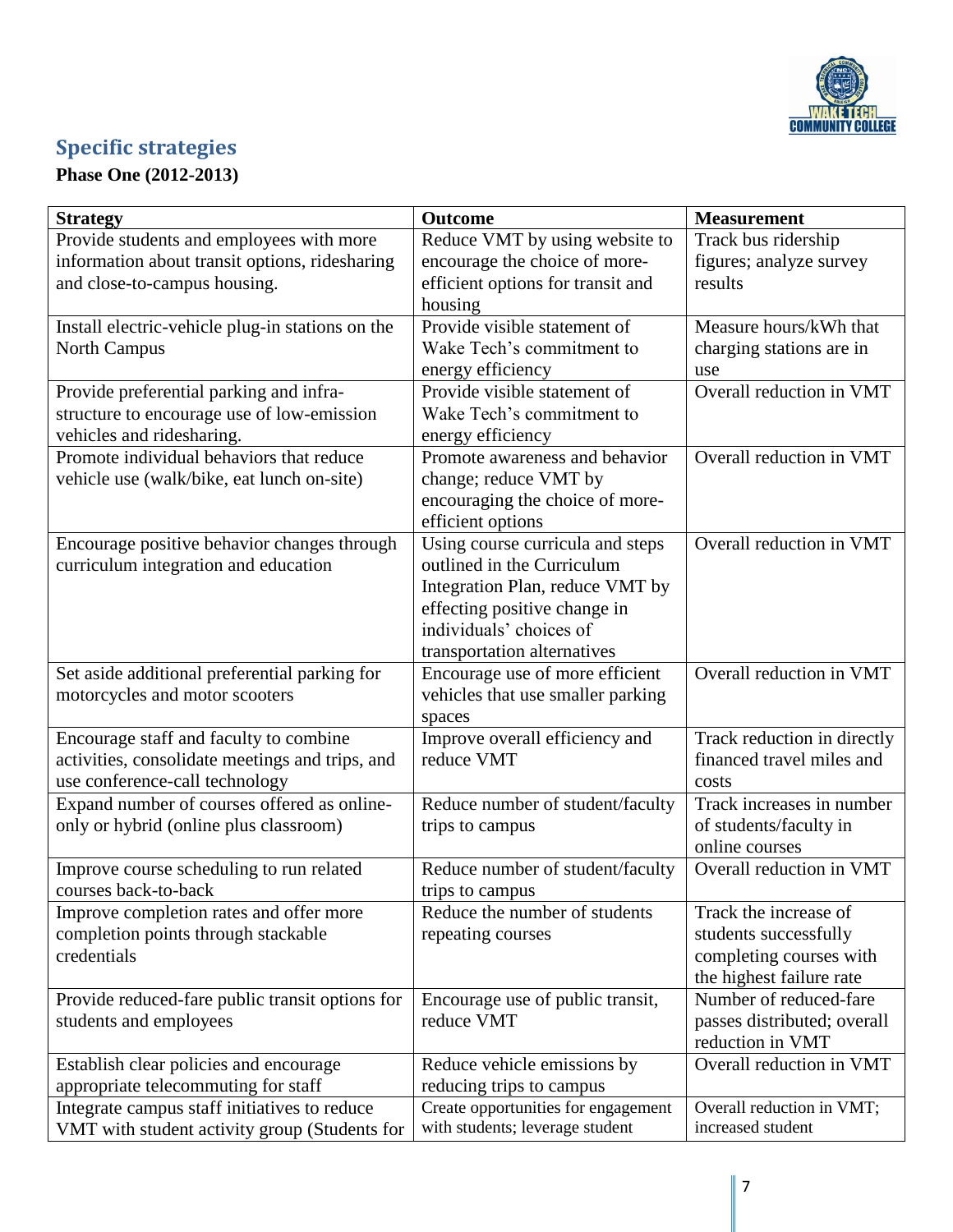# **Specific strategies**

## **Phase Two (2014 and ongoing)**

| <b>Strategy</b>                                    | Outcome                             | <b>Measurement</b>           |
|----------------------------------------------------|-------------------------------------|------------------------------|
| Install and promote the use of a                   | Reduce VMT by students and          | Collect rideshare data       |
| comprehensive rideshare/carpooling program         | employees                           | from online application:     |
|                                                    |                                     | student/staff participation, |
|                                                    |                                     | VMT and CO2 reduction        |
| Work with Capital Area Transit to expand bus       | Reduce emissions by improving       | Overall reduction in         |
| stop locations, routes and park-and-ride lots to   | transportation options for students | VMT; inclusion of WT in      |
| better serve Wake Tech students and                | and employees                       | as participating member in   |
| employees on all campuses, and from                |                                     | regional planning            |
| campus-to-campus                                   |                                     |                              |
| Expand Wake Tech's role in regional transit        | Ensure that Wake Tech's transit     | Overall reduction in         |
| planning with Capital Area Transit (city) and      | needs are considered in future      | VMT; inclusion of WT as      |
| Triangle Transit (regional)                        | planning                            | participating member in      |
|                                                    |                                     | regional planning            |
| Make transportation planning a priority in         | Reduce future emissions by          | Overall reduction in VMT     |
| locating and constructing new college              | providing transportation options    |                              |
| facilities (e.g., locate near transit and housing) | for students and employees          |                              |
| Promote expansion of bikeways, safe bike           | Reduce emissions by providing       | Overall reduction in         |
| lanes on public roads, and the use of bicycles     | transportation options for students | VMT; measure increase in     |
| for commuting to campuses                          | and employees                       | bikes on campuses            |
| Continue pursuing grants to help address           | Obtain resources to continue        | Acquisition of resources;    |
| transportation solutions                           | sustainability planning and results | overall reduction in VMT     |
| Measure and monitor commuter patterns on           | Contribute key metrics to support   | Overall reduction in         |
| all Wake Tech campuses                             | regional as well as internal        | VMT; coordination of         |
|                                                    | planning processes                  | efforts across campuses      |
| Transition campus fleet vehicles from fossil       | Reduce emissions using clean-       | Track miles traveled by      |
| fuel to clean-energy fuels                         | fuel technology                     | clean-fuel vehicles          |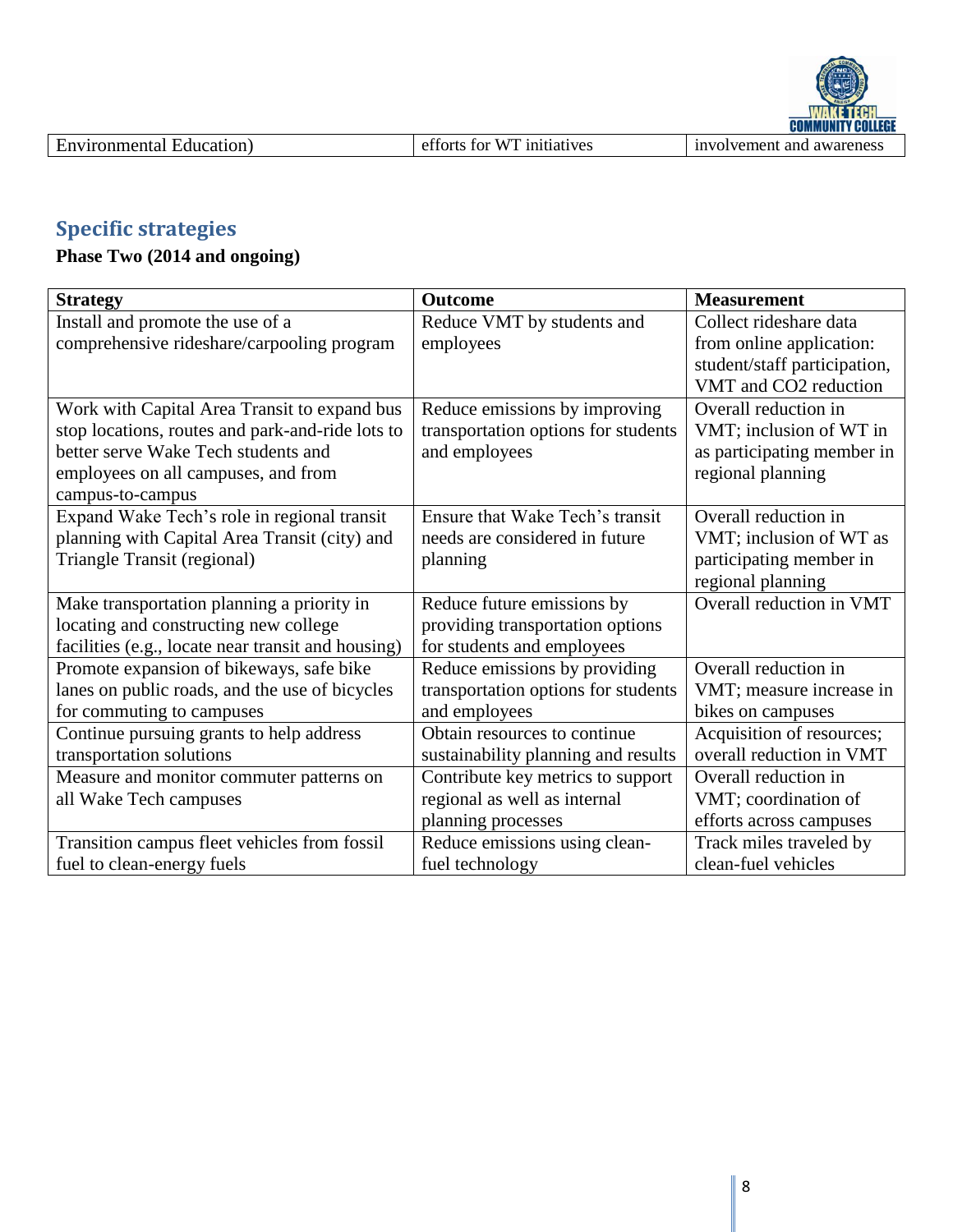



#### **Curriculum Integration**

#### **Goals**

- 1. Integrate climate and sustainability issues into the curriculum at Wake Tech to promote awareness, knowledge and action;
- 2. Encourage innovation in green practices and technologies;
- 3. Provide opportunities for employment; encourage community involvement; and
- 4. Create climate-solution leaders.

#### **Timetable**

Integrating sustainability into the curriculum is an ongoing process, already underway.

- Phase 1 (2012-2013) requires an inventory of the current courses to identify those that are "sustainability  $\bullet$ focused" and those that include "sustainability content," plus a program of professional development to raise awareness among faculty and staff, thus providing the tools for faculty to bring sustainability into the classroom.
- Phase 2 (2014 ongoing) includes the development of new courses and the re-alignment of current curricula. Wake Tech will also assess progress, provide ongoing professional development, and continue to refine curricula for existing and new courses as the integration of sustainability across the curriculum becomes "business as usual."

#### **Progress tracking**

Success of curriculum integration strategies will be measured by completing the tasks as described in the timetable; increasing the number of courses identified as sustainability-focused or containing sustainability content; and reviewing the results of surveys of students and faculty to determine awareness of sustainabilityrelated issues, interest in "green" education and job-training programs, and career-placement results.

Additional success measures will include overall reduction in energy use and corresponding increase in efficiencies, as measured by BTUs per person (students + employees).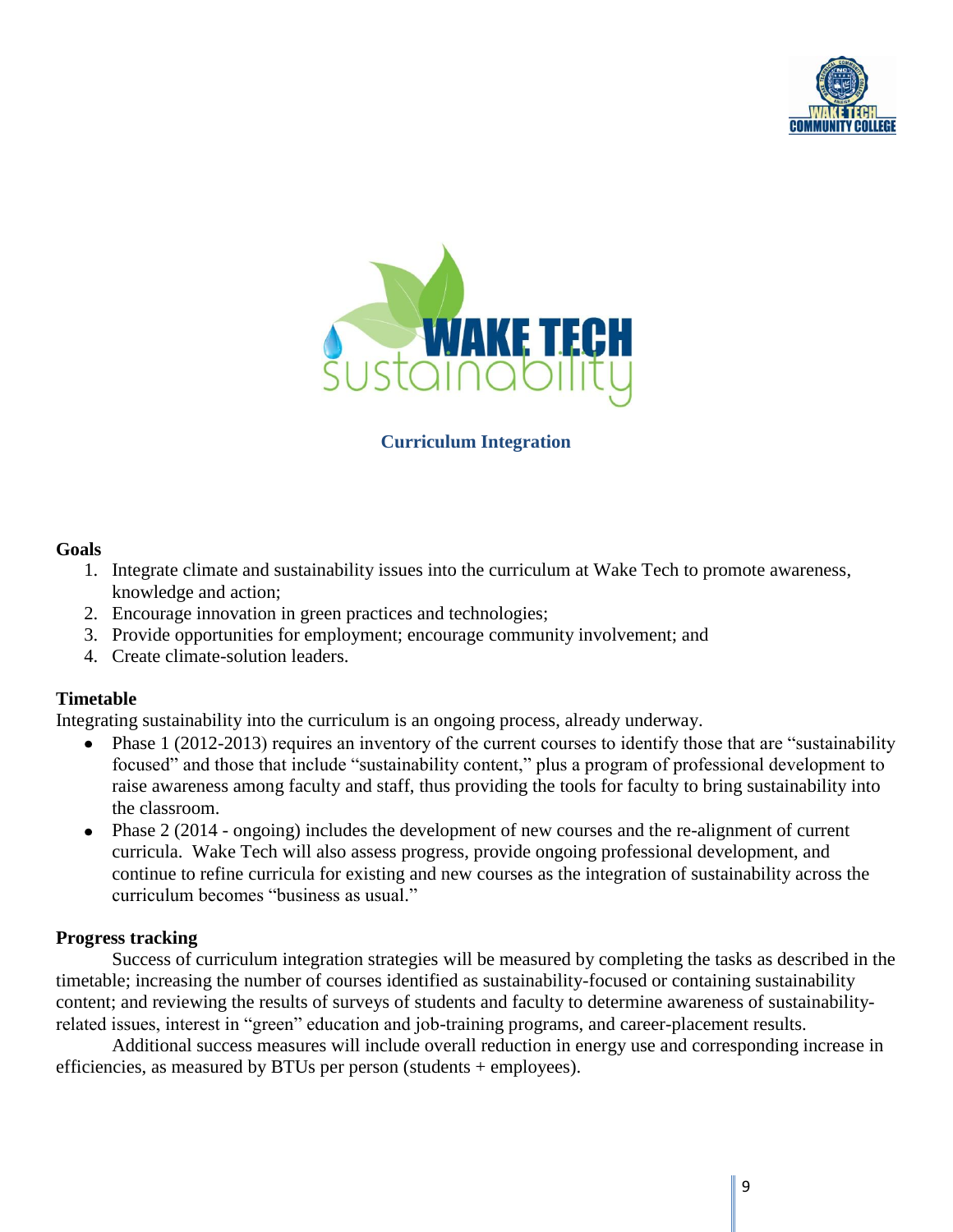

# **Specific strategies**

### **Phase One (2012-2013)**

| <b>Strategy</b>                                                  | Outcome                                                          | <b>Measurement</b>                                 |
|------------------------------------------------------------------|------------------------------------------------------------------|----------------------------------------------------|
| Inventory current curricula to determine                         | Establish baseline of current                                    | Quantity of courses                                |
| which courses are "sustainability focused" or                    | courses                                                          | identified                                         |
| include "sustainability content;" identify these                 |                                                                  |                                                    |
| in course catalog and descriptions                               |                                                                  |                                                    |
| Provide professional development training                        | Generate interest, raise                                         | Regularly survey faculty                           |
| each semester for all faculty (how to integrate                  | awareness, provide specific skills                               | to determine effectiveness                         |
| sustainability into the classroom) through                       | needed for curriculum                                            | of PD training; identify                           |
| seminars and regular communications about<br>resources           | development                                                      | additional development<br>needed                   |
| Through professional development and                             | Students will increasingly choose                                | Survey faculty and/or                              |
| communications, encourage faculty to add                         | sustainability-focused projects                                  | students to quantify                               |
| sustainability preferences to student service,                   |                                                                  | number of projects                                 |
| community service and honors projects                            |                                                                  |                                                    |
| Make resources on sustainability a priority for                  | Ensure that resources are                                        | Inventory and track                                |
| library acquisitions; communicate new                            | available for faculty and students                               | increases in available                             |
| acquisitions                                                     | to study, learn, engage and                                      | library resources                                  |
|                                                                  | develop relevant skills to solve                                 |                                                    |
|                                                                  | problems and develop new                                         |                                                    |
|                                                                  | careers                                                          |                                                    |
| Acquire, schedule, promote regular showings                      | Educate and engage faculty and                                   | Tally numbers at film                              |
| of sustainability-focused films; encourage                       | students; inspire debate that leads                              | showings; survey to learn                          |
| student participation in reading groups and                      | to solutions                                                     | effectiveness                                      |
| learning communities.<br>Create annual sustainability awards for |                                                                  |                                                    |
| faculty, students and staff                                      | Raise awareness and recognize<br>those who make outstanding      | Track numbers of eligible<br>entrants and projects |
|                                                                  | contributions to solving                                         |                                                    |
|                                                                  | challenges                                                       |                                                    |
| Engage students in project-based learning                        | Engage students and faculty in a                                 | Survey students and staff                          |
| activities such as building a CO2 "cube"                         | hands-on learning experience that                                |                                                    |
| structure on campus                                              | demonstrates carbon-footprint                                    |                                                    |
|                                                                  | impacts and raises awareness of                                  |                                                    |
|                                                                  | responsibilities and                                             |                                                    |
|                                                                  | consequences.                                                    |                                                    |
| Engage students in WT sustainability efforts                     | Increase student involvement and                                 | <b>Track efficiencies</b>                          |
| and on-campus facilities and grounds projects                    | engagement with real-world                                       | recommended and created                            |
|                                                                  | sustainability projects                                          | by students                                        |
| Create sustainability mission statement and                      | Raise awareness; brand Wake<br>Tech as a sustainability-focused, | Successful introduction<br>and use of the logo and |
| logo                                                             | future-forward college                                           | mission statement                                  |
| Re-organize the Wake Tech web site to create                     | Create a sustainability portal, act                              | Successful completion of                           |
| a sustainability portal; and ensure that Wake                    | as a clearinghouse for resources                                 | re-design; track visitor and                       |
| Tech's innovation, leadership, commitment                        | and information, and raise                                       | use statistics                                     |
| and "green mission" are all regularly and                        | awareness within the Wake Tech                                   |                                                    |